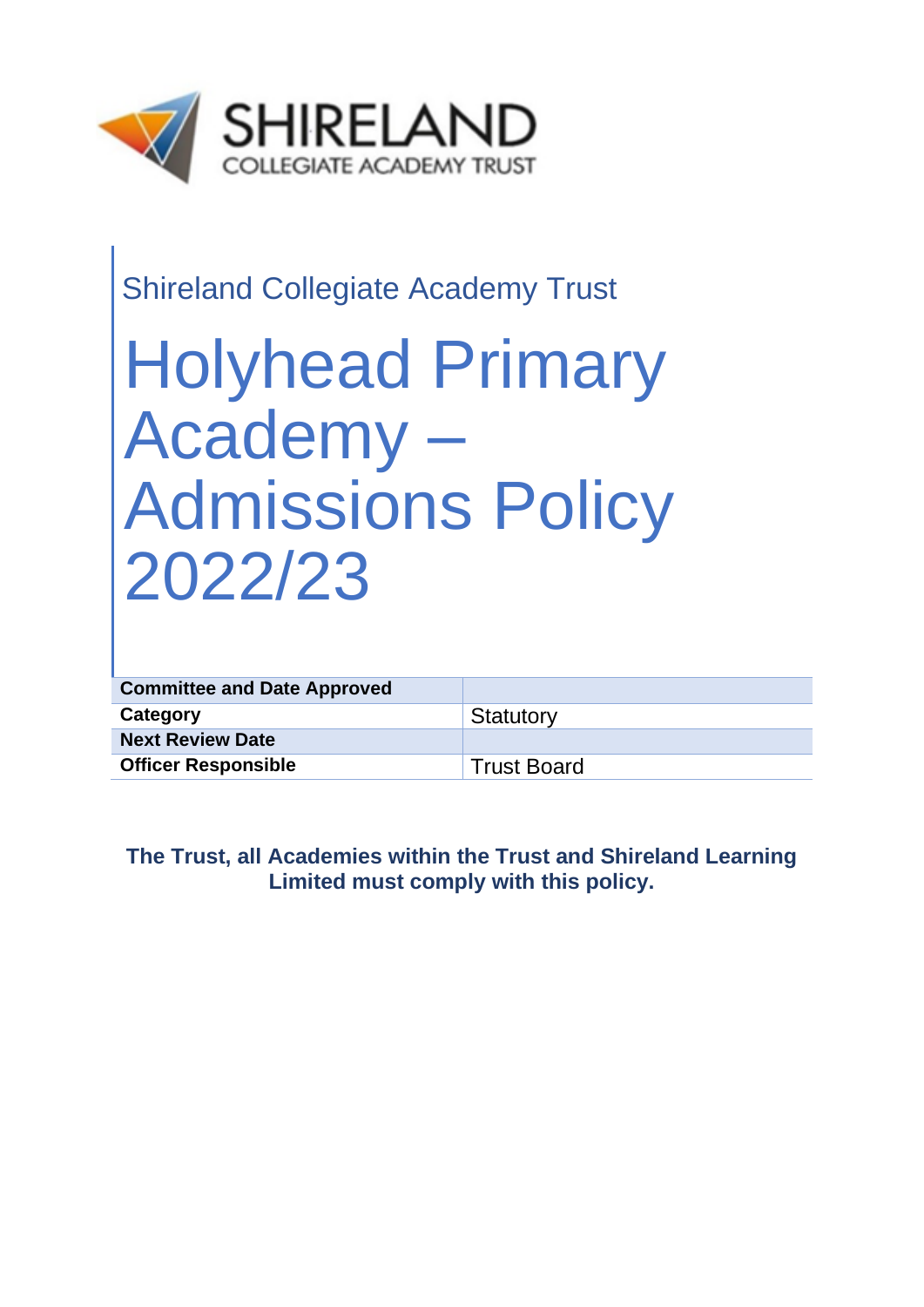# **Contents**

| 1. |  |  |
|----|--|--|
| 2. |  |  |
| 3. |  |  |
| 4. |  |  |
| 5. |  |  |
| 6. |  |  |
| 7. |  |  |
|    |  |  |
| 1. |  |  |
| 2. |  |  |
| 3. |  |  |
| 4. |  |  |
|    |  |  |

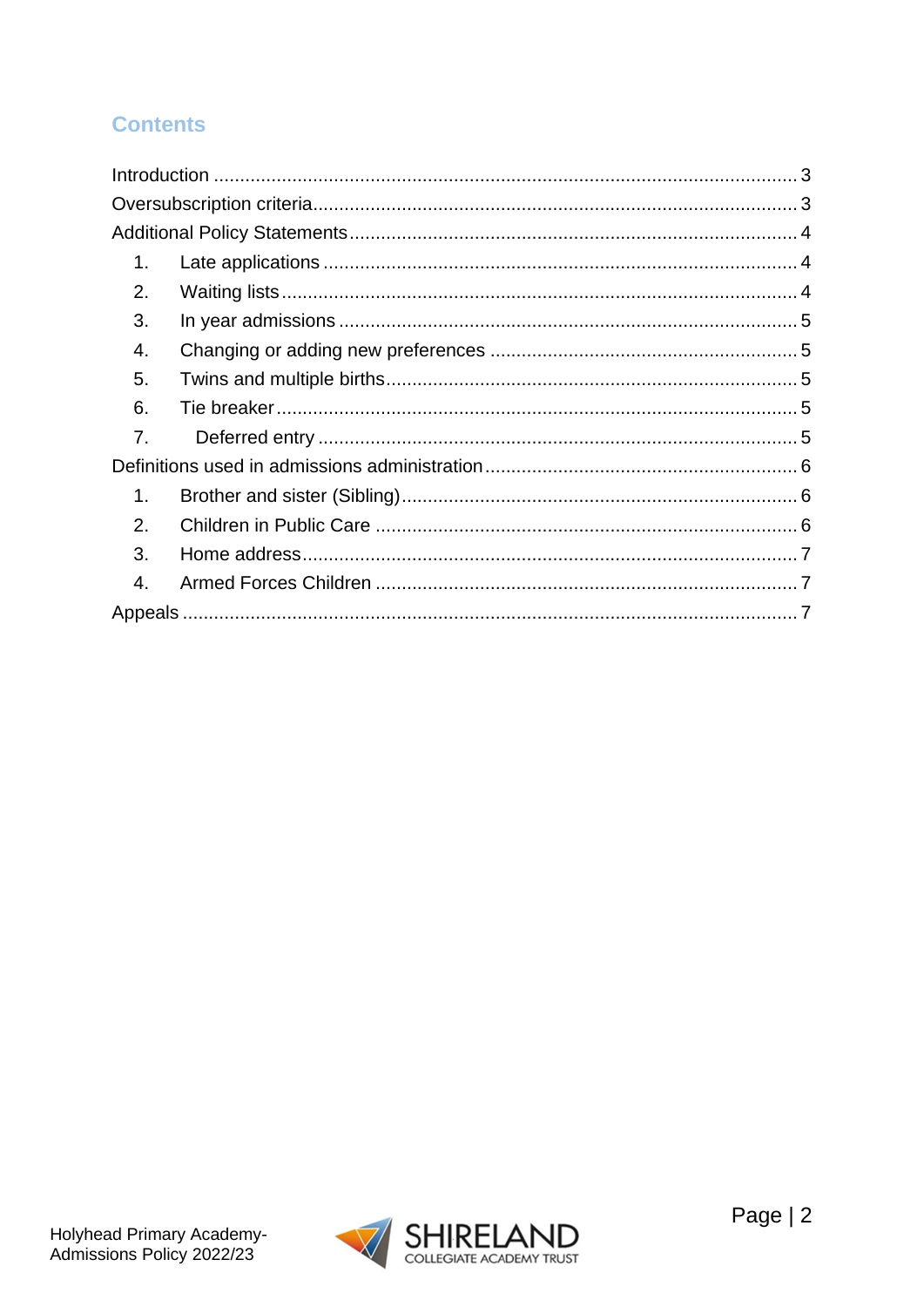### <span id="page-2-0"></span>**Introduction**

Holyhead Primary Academy (HPA) has a Published Admission Number (PAN) of 30 for children who reach the age of 5 during the ensuing school year. Where the number of applications is lower than the school's PAN, all applicants will be admitted. If there are more applications than places available then all applications received by the Local Authority's designated closing date for receipt of applications will be considered, together and at one time by a committee of the Governing Body.

# <span id="page-2-1"></span>**Oversubscription criteria**

If the number of applications for a particular year group exceeds the number of places available, the following criteria will be used:

- 1. A 'looked after child' or a child who was previously looked after but immediately after being looked after became subject to an adoption, child arrangements, or special guardianship order including those children who appear to have been in state care outside of England and ceased to be in state care as a result of being adopted.<sup>1</sup>
- 2. Children with a particular medical condition. Applications submitted under this criterion must be accompanied by a medical declaration form (ASU75M) signed by the child's general practitioner or consultant confirming the condition, detailing the child's needs and specifying why, in their opinion, the preferred school is the only or most appropriate to meet the child's needs. All applications under this criterion will be assessed by the local authority to decide whether the child's needs can be met most appropriately by the preferred school.
- 3. Children having a brother or sister at the preferred school (not nursery) at the time of admission.
- 4. Children prioritised by distance measured in a straight line from a child's home to the school's main entrance.<sup>2</sup> In all cases, should the number of applicants exceed the number of places available, places will be allocated on the basis of distance between home and school, as measured in a straight line from home to the school's main entrance with priority being given to those living closest to the school.

NB. Children with an Education & Health Care Plan (EHCP) (previously known as Statement of Educational Needs), naming a particular school will be admitted before all other applicants.



 $1$  A looked after child is a child who is (a) in the care of a local authority, or (b) being provided with accommodation by a local authority in the exercise of their social services functions as defined by section 22 (1) of the Children Act 1989 at the time of making the application for a school place

<sup>2</sup> Measured from the Local Land and Property Gazetteer address base for the property.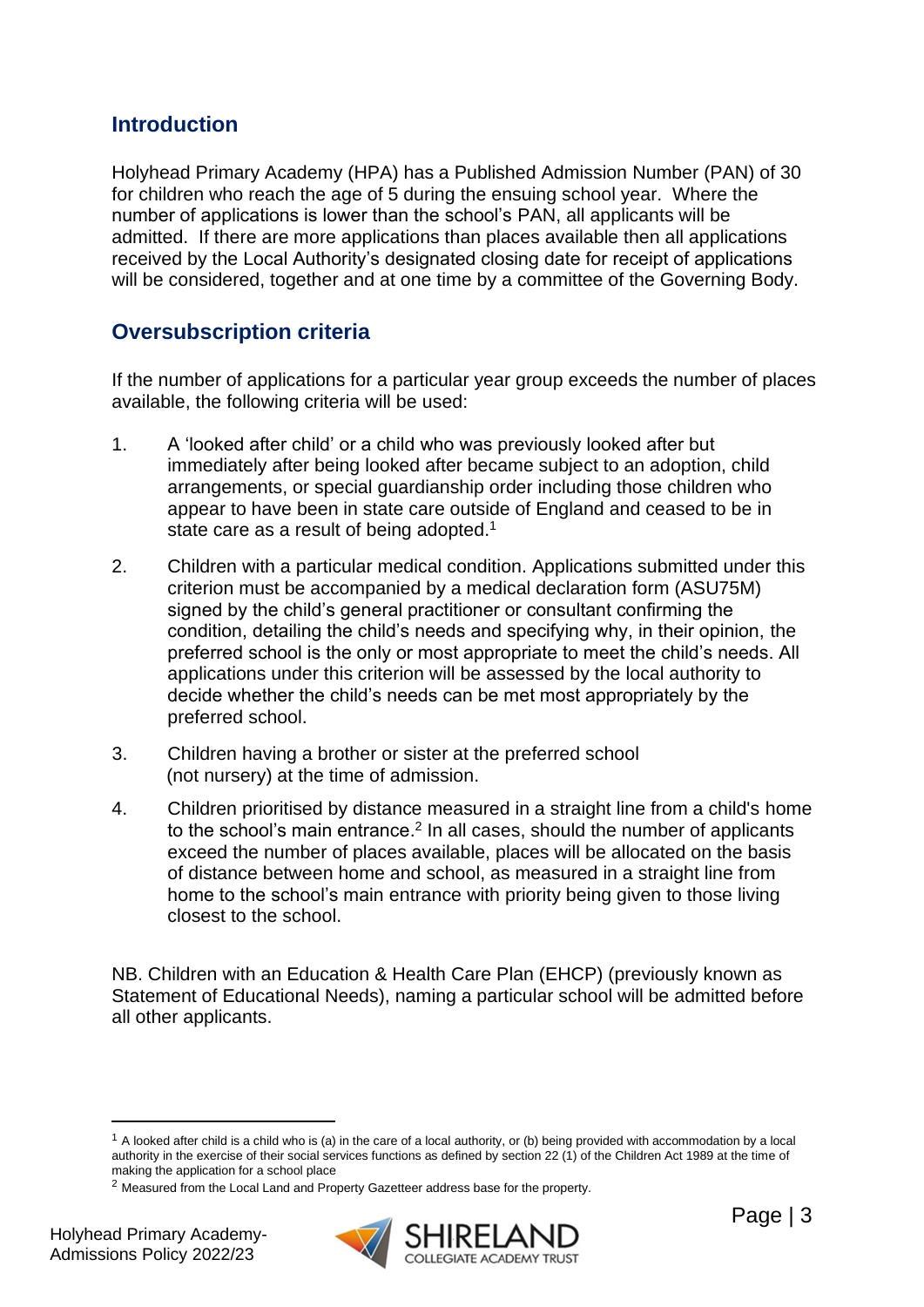#### <span id="page-3-0"></span>**Additional Policy Statements**

The following additional policy statements are included in the admission arrangements for 2022/2023:

#### <span id="page-3-1"></span>**1. Late applications**

Late applications for places will only be considered alongside those received by the closing date under the circumstances defined below. If your application is received after the closing date and not covered by one of the circumstances below then it will be processed after consideration of all on time and accepted late applications.

- When the applicant has bought, rented or leased a house or flat and has moved into Sandwell after the closing date, but before the allocation of places has been made.
- When the applicant has moved home within Sandwell to an address more than three miles from their previous address but closer to the preferred school after the closing date but before the allocation of places has been made.
- When a child who is in public care (looked after) or was previously in public care moves into Sandwell after the closing date, but before the allocation of places has been made.
- When a sibling has commenced at the preferred school after the closing date but before the allocation of places has been made.
- When the applicant is a single parent and was prevented from submitting their application on time due to long term illness of more than six weeks duration from the date on which application forms became available.

#### <span id="page-3-2"></span>2. **Waiting lists**

Places will be offered initially to applicants whose forms have been received by the closing date or whose application has been considered as being made on time (under 1 above).

Any preferences which cannot be met following the application of the admission priorities together with any late requests which have been made and which the local authority does not consider as being late for a good reason will be put on a waiting list which will be ranked in accordance with the published admission priorities.

Waiting lists will be maintained until the end of the autumn term proceeding the year of entry and will then be discarded.

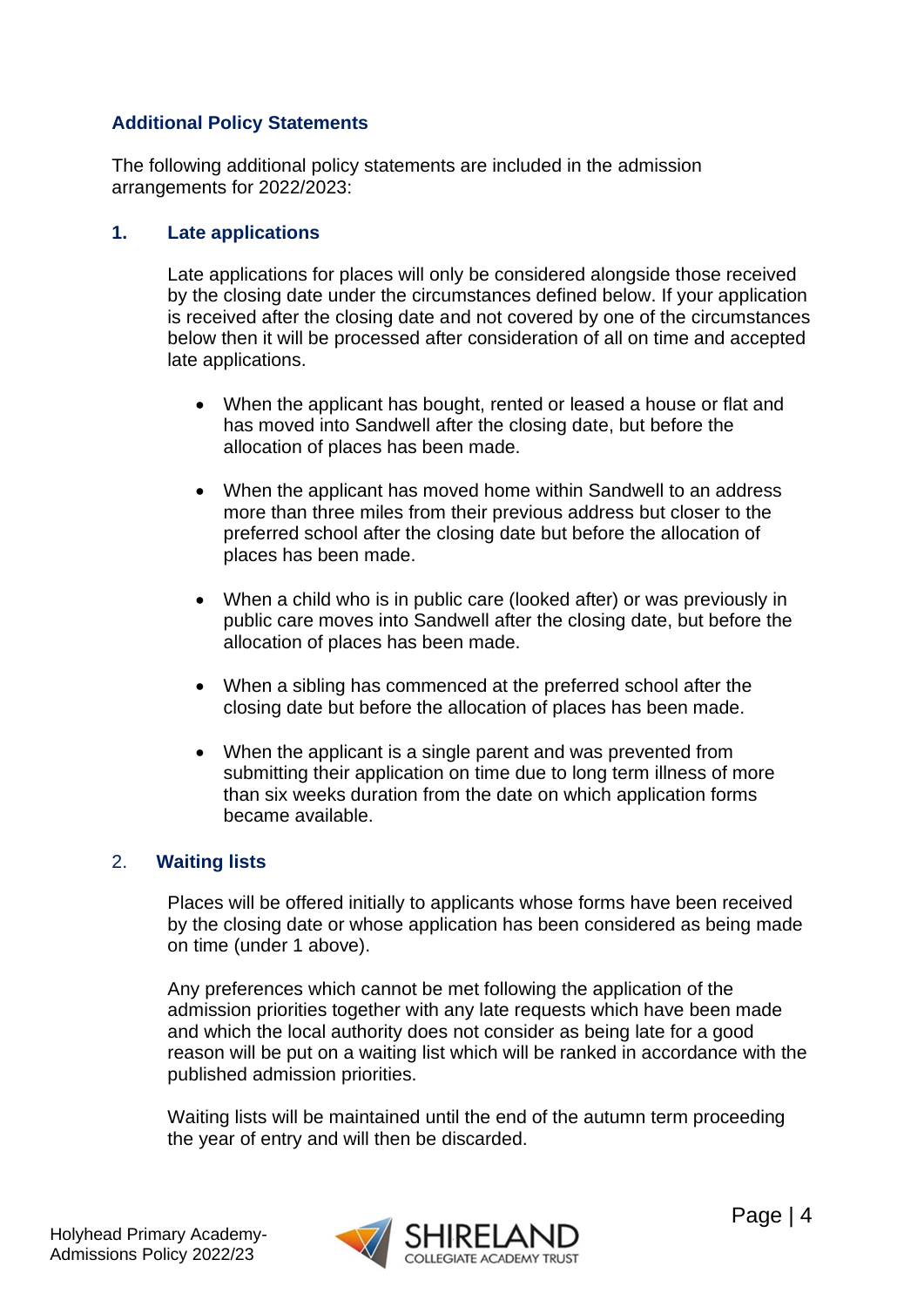Places will only be offered from the waiting list in the event that the number of confirmed offers (including those offered as a result of independent appeals) is less than the published admission number.

#### <span id="page-4-0"></span>**3. In year admissions**

An application can be made for a place for a child at any time outside the normal admission round and the child will be admitted where there are places available. To apply for a place other than the normal intake into the reception class, parents must apply using the in-years application form available on Sandwell Local Authority's website [\(Changing schools | Sandwell Council\)](https://www.sandwell.gov.uk/info/200303/school_admissions/2053/changing_schools).

Where there are places available but more applications than places, the published oversubscription criteria, as set out for the normal round of admissions, will be applied.

Parents will be advised of the outcome of their application in writing from the Sandwell Local Authority and, where the decision is to refuse their child a place, have the right to appeal to an independent appeal panel.

#### <span id="page-4-1"></span>**4. Changing or adding new preferences**

Once a parent/carer has submitted an application they will be able to amend it online before the closing date. However, if the closing date has passed it will not be possible unless they meet the criteria to be considered as a "late" application (in 1 above).

#### <span id="page-4-2"></span>**5. Twins and multiple births**

Special conditions will apply in the event that one child from a set of twins or other multiple births does not gain admission to the preferred school through the admissions criteria. The local authority will exceed the admission number for the school concerned to prevent separation of twins or children from multiple births.

#### <span id="page-4-3"></span>**6. Tie breaker**

In the event that two or more applicants tie for last place during the allocation process the final place shall be decided by the tossing of a coin.

#### <span id="page-4-4"></span>**7. Deferred entry**

Parents may seek a place for their child outside of their normal age group, for example, if the child is gifted and talented or has experienced problems such as ill health. In addition, the parents of a summer born child may choose not to send that child to school until the September following their fifth birthday

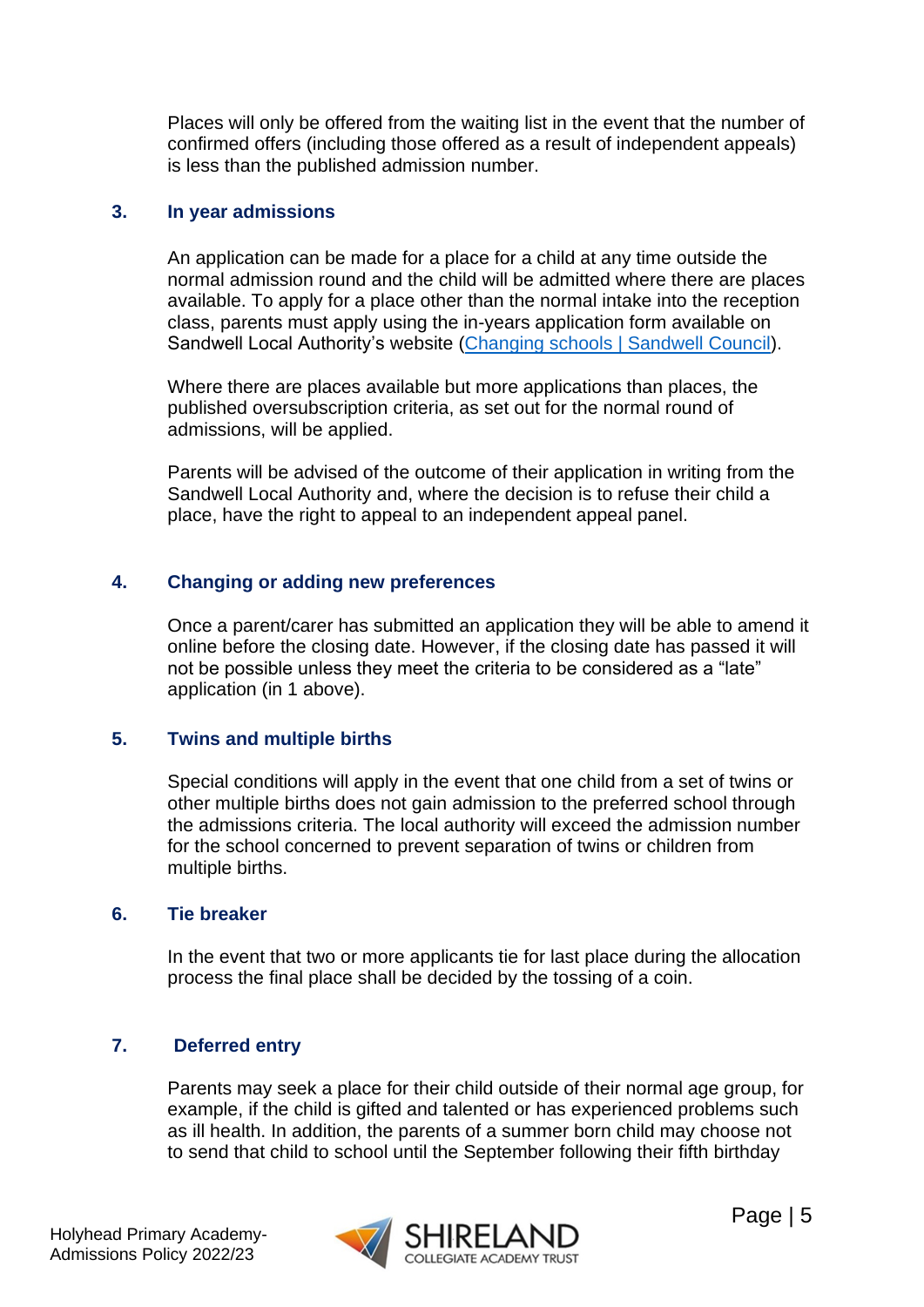and may request that they are admitted out of their normal age group – to reception rather than year 1.

# <span id="page-5-0"></span>**Definitions used in admissions administration**

#### <span id="page-5-1"></span>**1. Brother and sister (Sibling)**

The definition of a brother or sister is:

- (a) a brother or sister sharing the same parents\*;
- (b) a half-brother or half-sister, where two children share one common parent\*;
- (c) a step brother or step sister, where two children are related by a parent's marriage\*;
- (d) adopted or fostered children\*, \*and living at the same address;
- (e) children of unmarried parents and living at the same address.

It does not include:

- (a) cousins or other family relationships;
- (b) brothers or sisters who, at 1 September in the year of entry will not be registered pupils at the preferred school (not including nursery);
- (c) brothers or sisters who, at 1 September in the year of entry will be in the sixth form at the preferred school.

#### <span id="page-5-2"></span>**2. Children in Public Care**

A child in public care means a child who is (a) in the care of a local authority, or (b) being provided with accommodation by a local authority in the exercise of their social services functions as defined by section 22 (1) of the Children Act 1989 at the time of making the application for a school place.

An adoption order is an order under section 46 of the Adoptions and Children Act 2002.

A child arrangement order (previously residence order) is an order settling the arrangements to be made as to the person with whom the child is to live under section 8 of the Children Act 1989.

Section 14A of the Children Act 1989 defines a special guardianship order as an order appointing one or more individuals to be a child's special guardian (or special guardians).

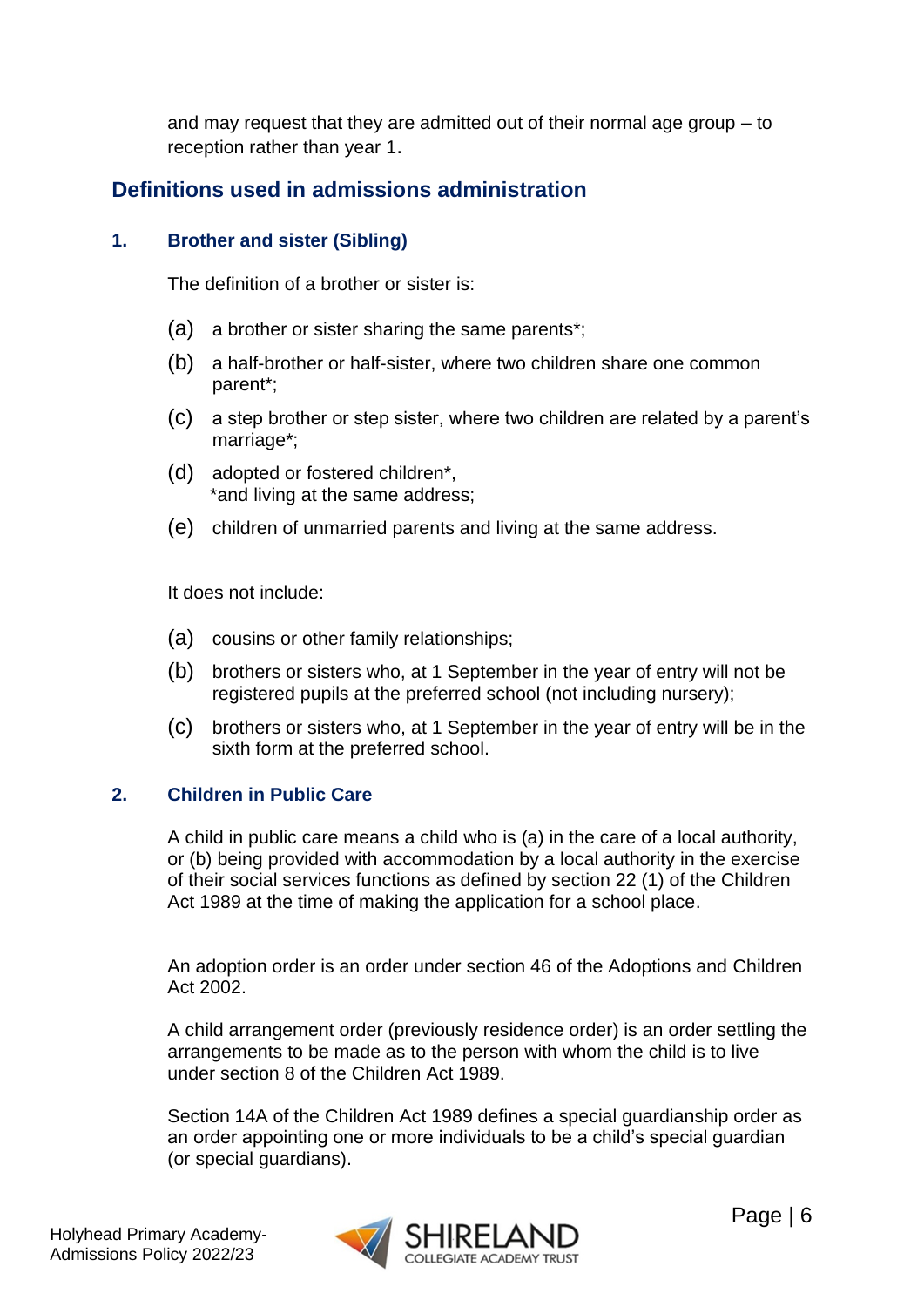#### <span id="page-6-0"></span>**3. Home address**

The home address of a child is the address at which a parent with parental responsibility lives. It may also be the address at which a child resides (and sleeps) for the majority of the school week (Sunday to Thursday night). In the event of a query on the home address we will require two examples from the following list;

- Council Tax
- Tenancy Agreement
- Solicitors letter confirming completion of purchase
- Statutory Declaration from a solicitor

#### <span id="page-6-1"></span>**4. Armed Forces Children**

Sandwell Local Authority understands that families of UK Service personnel often have to move at short notice within the UK and from abroad. If we receive an application along with an official letter declaring a relocation date, then we will be able to arrange a school place in advance of the relocation. Please contact the Admission Team on 0121 569 6765 for further information.

# <span id="page-6-2"></span>**Appeals**

The Governing Body of HPA has contracted the appeals function to Sandwell Local Authority (LA).

If you are unhappy with the school allocated to you (even if it was your first preference) and you wish to appeal, contact the LA's Admission and Appeals Service for an appeal form. Before deciding to appeal, you may wish to contact the Advisory Centre for Education (0808 800 5793) who will provide you with free, impartial advice.

If you choose to exercise your right of appeal, arrangements will be made for you to attend an appeal hearing. The Appeals Panel is independent of the LA and HPA and is arranged by Democratic Services of the Council. The Panel will consist of 3 or 5 members. There will also Admissions & Appeals Page 7 be someone representing HPA (this will be a LA officer) and a clerk from Democratic Services in attendance. At the meeting, you will be invited to say why you would like your child to go to HPA rather than the one offered. The LA officer will explain why a place at HPA has been refused.

You cannot appeal for HPA if you did not list it on your common application form. The LA recommends that you accept the school that has been offered to you even if you decide to appeal for HPA. By accepting the school offered, you will guarantee a school place for your child. If you refuse the place, you are likely to be reducing the options which may be available to you. Accepting the place will have no bearing on the outcome of your appeal.